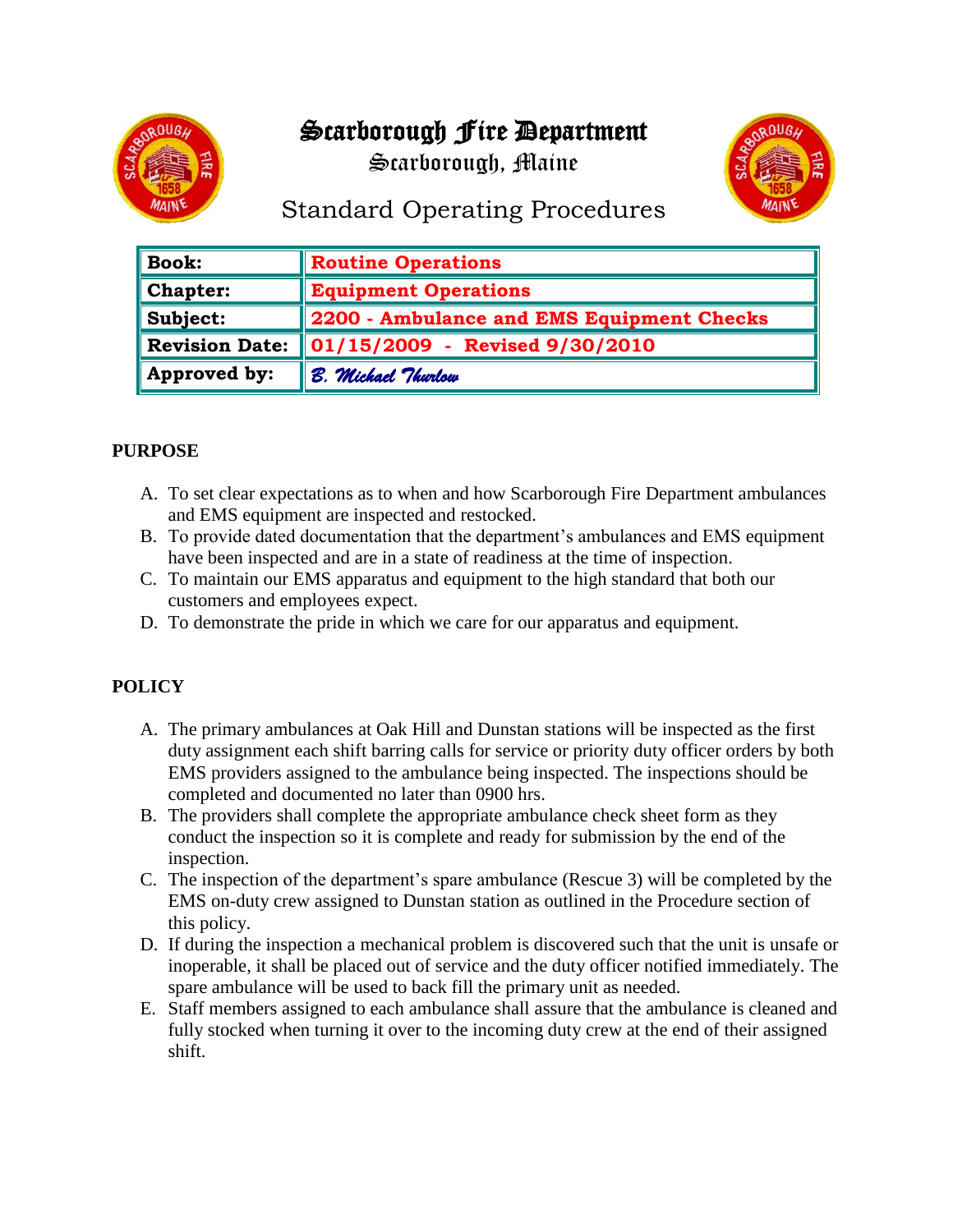## **SCOPE**

- A. This policy applies to all on-duty personnel assigned to an ambulance regardless of location of the unit or the EMS providers employment type (i.e. Full Time or Per Diem).
- B. Sections of this policy also apply to call company members when they use the spare ambulance on a call or for a special or outside detail.

## **PROCEDURE**

- A. Unless responding to a call, or following a directive of the duty officer, the ambulance and EMS equipment checks will be the first order of the day to be completed no later than 0900 hrs. The ambulance and EMS equipment check of the spare ambulance may be preformed later during the shift.
- B. Both on-duty EMS providers assigned to the primary rescues (R1 & R2) will participate in the ambulance and EMS equipment checks. The spare ambulance (R3) check will be completed each day by the on-duty personnel assigned to Rescue 2 when that unit is in quarters.
- C. A second apparatus check of the day may be necessary when R3 or any other covering ambulance is deployed during a shift after the primary ambulance has already been checked. The same would hold true if R3 was covering at the beginning of a shift and the primary truck returned later in the day. The primary truck would require its own separate apparatus check when placed back in service.
- D. The trash container will be inspected during the daily inspection, after each call, and emptied as needed.
- E. The ambulance floor should be swept after transferring a patient at the ED prior to placing the cot back in the module.
- F. The sharps containers shall be properly disposed of as needed at the ED whenever possible.
- G. As part of the daily ambulance check, a test EKG strip shall be run and attached to the back of the check sheet each day.
- H. An ambulance check sheet must be completed on each ambulance each day and made ready for submission at the conclusion of the inspection.
- I. The ambulance will be restocked after each call. It must be 'passed on' at shift change to the incoming crew members fully stocked and available for a call.
- J. R-1, R-2, and R-3 will be washed each shift prior to the arrival of the incoming crew members, regardless of need. It shall also be cleaned or rinsed as needed throughout each shift.
- K. At the time the ambulances are washed, the module floors will be swept and washed regardless of need as well as whenever needed throughout each shift.
- L. At least twice annually each ambulance will be waxed and the exterior compartments washed at the direction of the duty officer.
- M. Bug and tar removal should be performed as needed, and may require the use of bug and tar remover followed by re-waxing the affected sections.
- N. Each Saturday day shift, each ambulance will be thoroughly decontaminated including vacuuming and decontaminating the cab section.
- O. The ambulance fuel level shall not be allowed to drop below ¾ full before refueling.